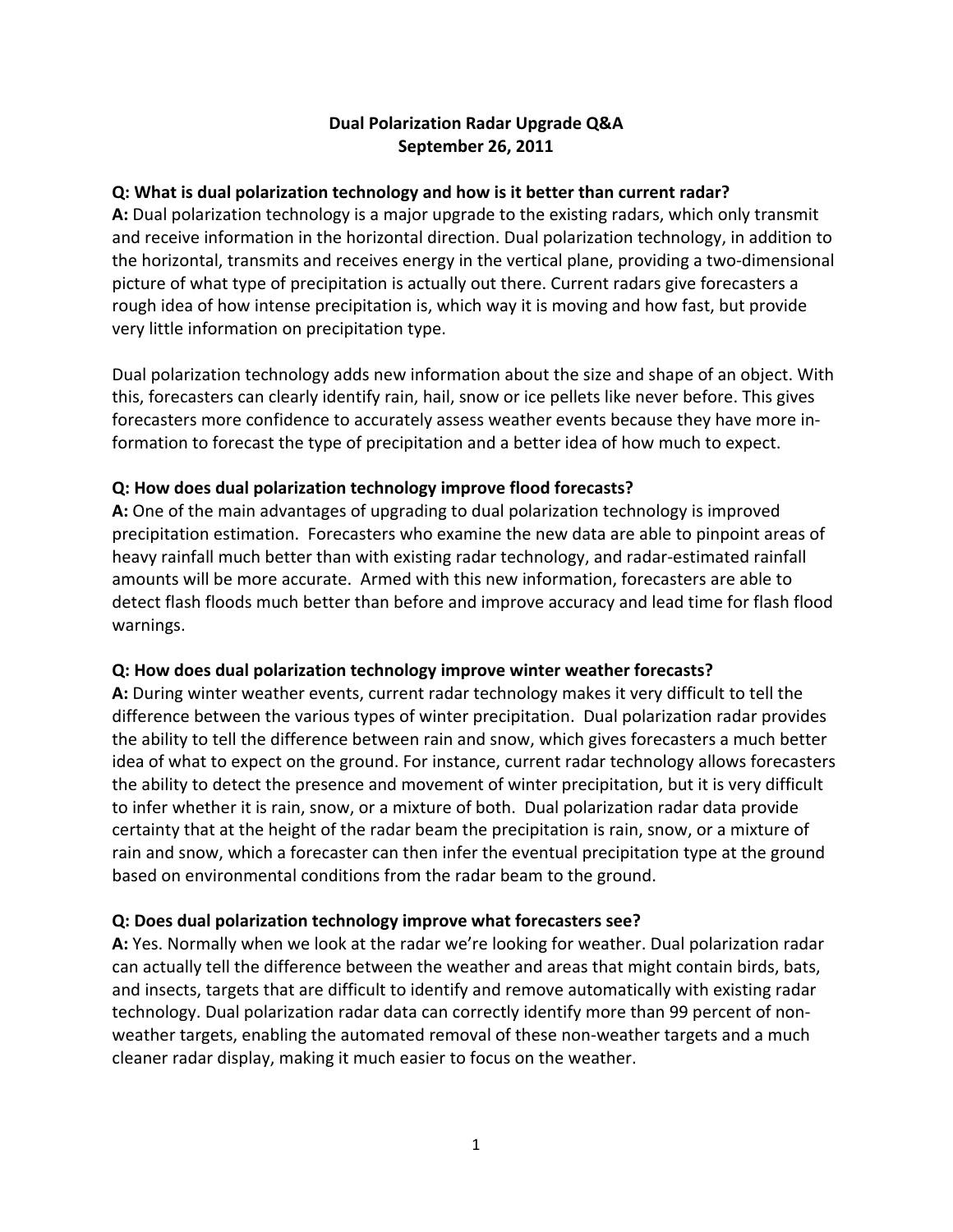### **Q: Will dual polarization technology improve tornado warnings?**

**A:** Dual‐polarization radar technology can detect and identify the presence of tornado debris, giving the forecaster a high degree of confidence that a damaging tornado is on the ground. This also helps a forecaster pinpoint and track the location of a tornado. This is especially helpful at nighttime or with tornadoes that are rain‐wrapped, essentially whenever reliable spotter reports are unavailable.

### **Q: Will the radar upgrade help forecast tornadoes in advance?**

**A:** While dual polarization radar provides specific information about the location of a tornado, at this point it does not provide added information about where a tornado will form ahead of time.

## **Q: Will dual polarization technology improve hail forecasts?**

**A:** Dual polarization radars allow forecasters the ability to pinpoint where in the storm hail is falling. It also provides the ability to detect giant hail, roughly larger than golf balls. Over the next several years, hail size estimation will be vastly improved as new algorithms are developed and refined using data from all across the country.

### **Q: Will the radar look different?**

**A:** Radar data displays you're used to seeing on TV or on the internet won't change. What you will get are new radar products based on the dual polarization technology that will provide new information about what's really out there. For more information about the new radar products available from the NWS, please visit http://www.wdtb.noaa.gov/courses/dualpol/outreach

## **Q: When will my radar be upgraded?**

**A:** The NWS will upgrade all 160 radars across the U.S. and at 5 overseas locations from now through March 2013. A current schedule is available from this website: http://www.roc.noaa.gov/WSR88D/PublicDocs/DualPol/DeploymentSchedule.pdf

#### **Q: How long will the upgrade take?**

**A:** At any individual radar site, expect the radar to be down 10‐14 days. Forecasters will use information from adjacent radar sites during this time.

#### **Q: How much does each upgrade cost?**

**A:** The approximate cost for upgrading each radar is \$225,000 for parts and labor.

#### **Q: How much is the program cost?**

**A:** The approximate cost for the entire program is \$50M.

### **Q: I am a radar user and would like more information about the dual polarization radar upgrade.**

**A:** Because this is such a significant upgrade the National Weather Service has created an outreach course designed to help radar users understand this new radar information available to them. The course is available online: http://www.wdtb.noaa.gov/courses/dualpol/Outreach/